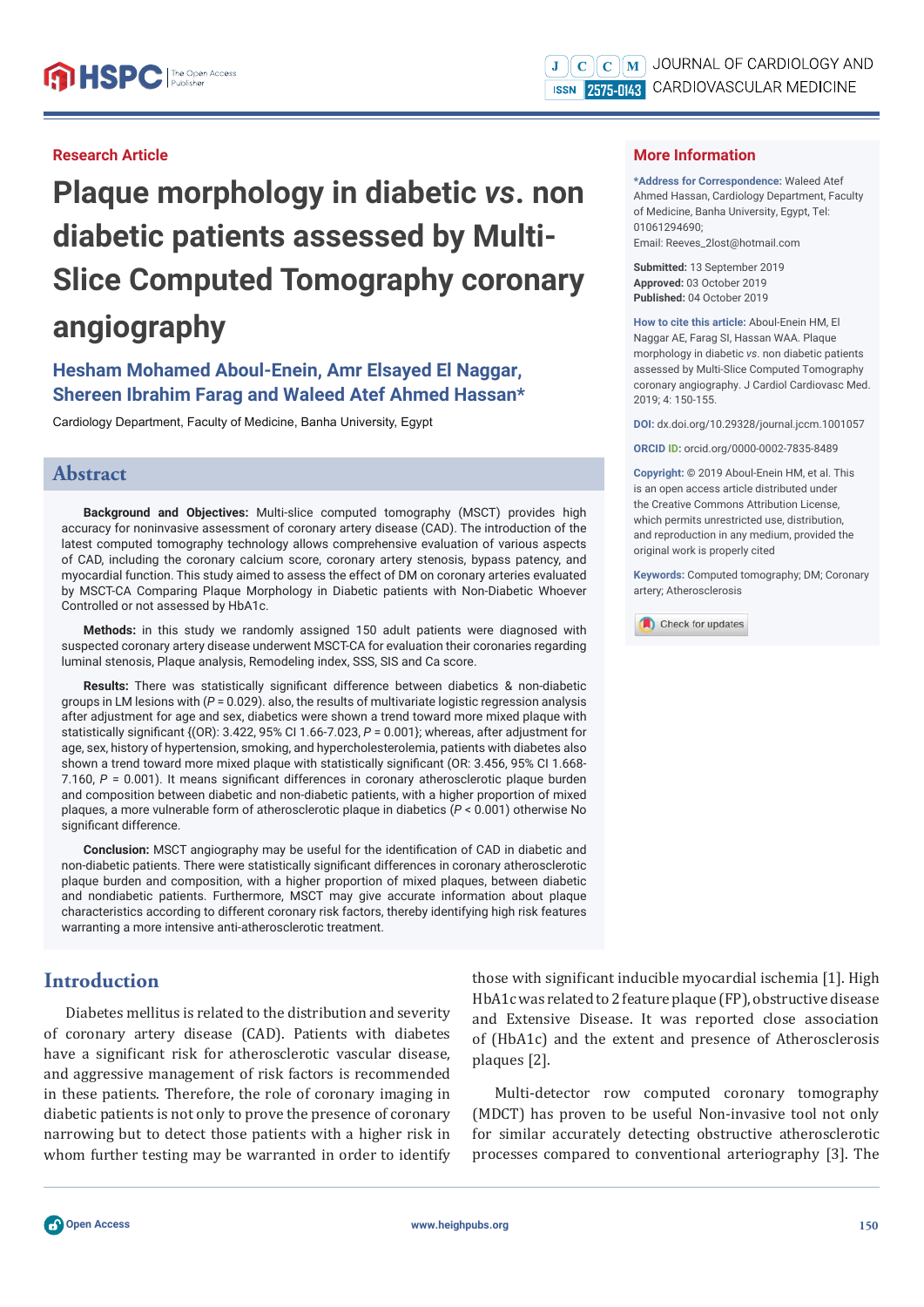

severity of luminal diameter stenosis was scored as non (0% luminal stenosis), non-obstructive (plaques with a lumen narrowing < 50%), or obstructive (plaques with maximum stenosis  $\geq 50\%$  [4]. High risk plaque was defined as two feature positive plaque which consists of Positive remodeling (remodeling index >1.1) and low Attenuation (<30 HU) [5].

# **Patients and Methods**

One hundred and fifty (150) patients with suspected coronary artery disease were prospectively recruited from Kobry -Elkobba (OPC) of cardiology underwent CCTA "Dualsource CT (Siemens Healthcare SOMATOM Definition Flash)" scan and they were classified into two Groups: Group (1): 75 Diabetic Patient & Group (2): 75 Non-Diabetic Patients. Patients with suspected symptoms of CAD (chest pain, ECG changes, dyspnea on exertion, multiple risk factors) were eligible for inclusion. Exclusion criteria included patient known to be ischemic, prior CABG or PCI, creatinine >1.5 mg/dl, contrast allergy, Contraindication for CT, or any types of arrhythmia. Informed consents were obtained from all participants. The study approved by the ethics committee on research involving human subjects of Faculty of Medicine-Banha University Medical Since. Demographic variables and CAD risk factors are presented in table 1.

All study population experienced the accompanying indicative work up:

- 1. Full medical history including (Age, sex, BMI, symptoms suggestive of cardiac disease and current medications.
- 2. Twelve lead electrocardiogram (ECG) to exclude established AF and to measure PR interval and p-wave morphology to exclude heart block of any degree or nodal rhythm.
- **Table 1:** CAD risk factors and Demographic variables.

3. Past history relevant to CAD.

|                                                                                                                        |          | Group (1) |       | Group (2)    |       |         |
|------------------------------------------------------------------------------------------------------------------------|----------|-----------|-------|--------------|-------|---------|
|                                                                                                                        |          | Count     | %     | <b>Count</b> | %     | P value |
|                                                                                                                        | No       | 65        | 92.9% | 66           | 95.7% | 0.029   |
|                                                                                                                        | Mild     | 4         | 5.7%  | 0            | 0.0%  |         |
| <b>Stenosis LM</b>                                                                                                     | moderate | 0         | 0.0%  | 3            | 4.3%  |         |
|                                                                                                                        | severe   | 1         | 1.4%  | 0            | 0.0%  |         |
|                                                                                                                        | No.      | 37        | 52.9% | 33           | 47.8% |         |
|                                                                                                                        | Mild     | 7         | 10.0% | 5            | 7.2%  | 0.567   |
| Stenosis LAD                                                                                                           | moderate | 6         | 8.6%  | 11           | 15.9% |         |
|                                                                                                                        | severe   | 20        | 28.6% | 20           | 29.0% |         |
|                                                                                                                        | No       | 46        | 65.7% | 55           | 79.7% | 0.229   |
| Stenosis LCX                                                                                                           | Mild     | 4         | 5.7%  | 1            | 1.4%  |         |
|                                                                                                                        | moderate | 3         | 4.3%  | 3            | 4.3%  |         |
|                                                                                                                        | severe   | 17        | 24.3% | 10           | 14.5% |         |
| Stenosis RCA                                                                                                           | No       | 48        | 68.6% | 54           | 78.3% | 0.337   |
|                                                                                                                        | Mild     | 2         | 2.9%  | 3            | 4.3%  |         |
|                                                                                                                        | moderate | 8         | 11.4% | 3            | 4.3%  |         |
|                                                                                                                        | severe   | 12        | 17.1% | 9            | 13.0% |         |
| LM: Left Main Artery; LAD: Left Anterior Descending Artery; LCX: Left Circumflex<br>Artery; RCA: Right Coronary Artery |          |           |       |              |       |         |

- 4. Risk factors Smoking, hypertension, Dyslipidemia, Positive family history.
- 5. Laboratory investigations were done for all patients (serum creatinine, HbA1C & lipid profile).
- 6. Coronary CT Angiography.

#### **Scan protocol**

CCTA was performed with a dual-source CT (DSCT) (Siemens) scan. Heart rates of all patients were determined 1 h before examinations. If heart rate was  $\geq 65$  bpm, the patient was orally administered 40-80 mg of oral beta blocker propranolol hydrochloride (Inderal at 40 mg/tablet) except those with contraindications to beta-blockers. A 0.5 mg sublingual dose of nitroglycerin was administered just before the scan. In each patient 60 ml of iodinated contrast mixed with 60 ml of saline solution was injected. Contrast was given in Two phases; first phase administration of contrast was controlled by test bolus in the ascending aorta. The scan delay was 12 s. Second phase was administration of main contrast material then images were reconstructed immediately after completing the scan to identify motion free coronary artery images. The reconstructed CT image data were transferred to a computer workstation for post-processing, including axial, multi-planar reformat, maximum intensity projection, and short-axis, cross-sectional views. In all individuals, irrespective of the image quality, every arterial segment was scored in an intent-to-diagnose fashion [6].

#### **MSCT analysis**

Athero-scleromatous plaque was defined as any clearly discernable structure Larger Than 1-2 mm which was assigned to the coronary artery wall in two perpendiculars image planes. Remodeling index was obtained by dividing the vessel diameter at the plaque site by the diameter at the reference site. Positive remodeling was reported when the remodeling index is larger than 1.1. The plaque was referred to as low attenuation plaque [7]. Two feature positive (FP) plaques were defined as plaque with positive remodeling and low attenuation [5]. The severity of luminal diameter stenosis was scored as none (0% luminal stenosis), non-obstructive (plaques with a lumen narrowing  $<$  50%), or obstructive (plaques with maximum stenosis  $\geq$  50%). Diagnosis of CAD was made based on the maximum intra-luminal stenosis in any of the segments of the major epicardial coronary arteries at the  $\geq 50\%$  stenosis threshold. Obstructive CAD in the diagonal branches, obtuse marginal branches, and posterolateral branches was considered to be part of the left anterior descending (LAD) artery, left circumflex (LCX) artery, and right coronary artery (RCA) system, respectively. Depending on the coronary artery dominance, the posterior descending artery was considered to be part of the RCA or LCX system [6]. Segment involvement score (SIS) was calculated as a measure of overall Coronary artery plaque distribution [4]. Coronary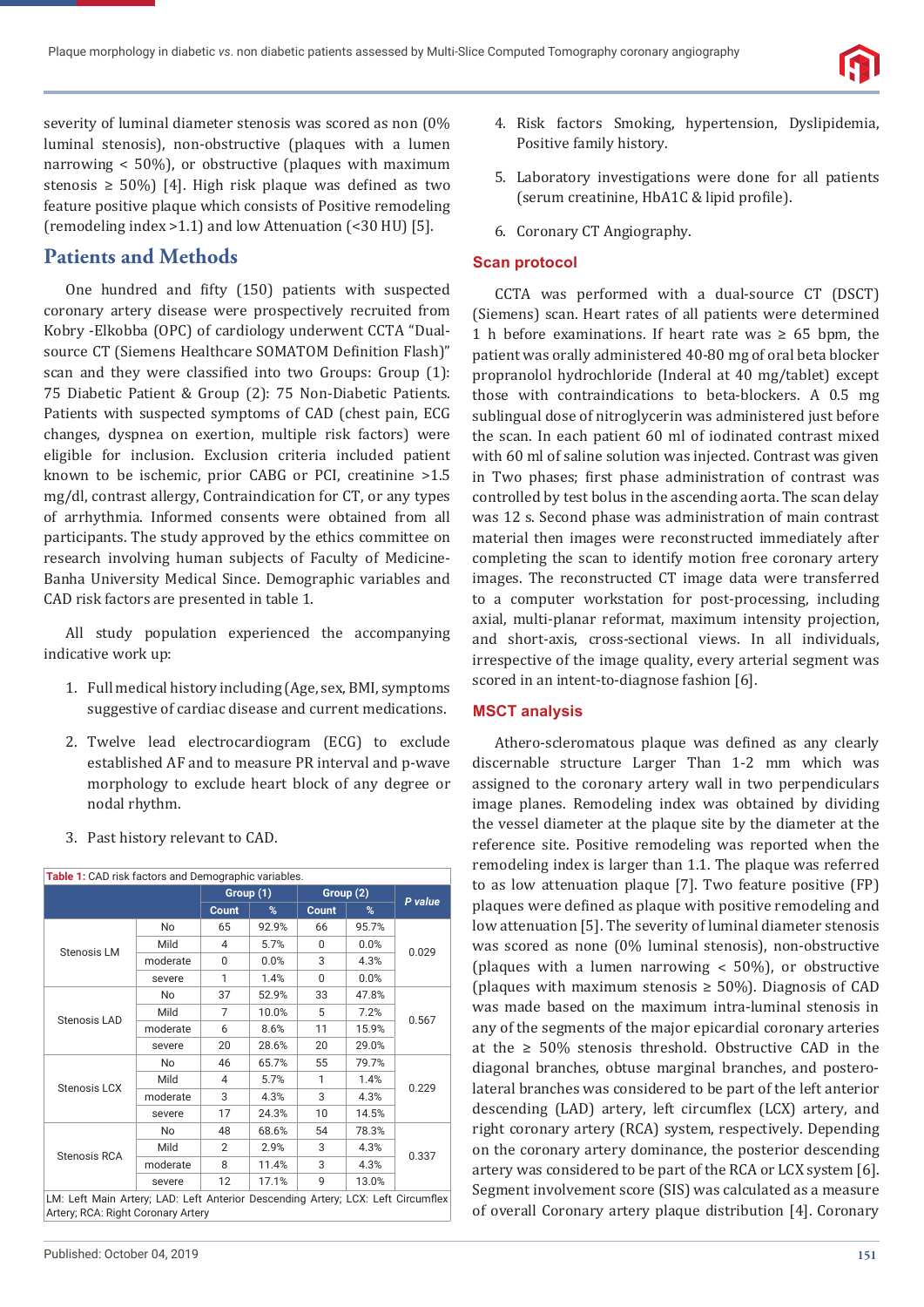

artery calcium was identified as a dense area in the coronary artery exceeding the threshold of 130 HU. An overall Agatston score was recorded for each patient [8].

#### **Statistical analysis**

Data gathered throughout history, basic clinical examination, laboratory investigations and outcome measures coded, entered and analyzed using Microsoft Excel software. Data were then transported in into Statistical Package for the Social Sciences (SPSS version 25) (Statistical Package for the Social Sciences) software for analysis. Data was summarized using mean, standard deviation, median, minimum and maximum in quantitative data and using frequency (count) and relative frequency (percentage) for categorical data. Comparisons between quantitative variables were done using the non-parametric Mann-Whitney test. For comparing categorical data, Chi square (*χ<sup>2</sup>* ) test was performed. Exact test was used instead when the expected frequency is less than 5. Correlations between quantitative variables were done using Spearman correlation coefficient. Multivariate logistic regression was done with plaque types as dependent variable and DM as independent predictor to adjust for possible confounders. All *P* values were two sided. *P* value less than 0.05 were considered as statistically significant.

### **Results**

The study included 150 patients who were diagnosed with suspected CAD, they were classified into two groups: Group (1): 75 Diabetic Patients Group (2): 75 Non-Diabetic Patients. From all 150 patients, about 139 case complete the CT scanning test (70 diabetic patients & 69 non-diabetic patients) and only 11 patients (5 diabetics *vs* 6 non-diabetics) didn't complete the test because of High calcium in their coronaries.

#### **Demographic variables and CAD risk factors are presented in table 1**

The mean Age in group  $(1)$  was  $(59.47 + / - 8.6$  years) and in group (2) (57.7 +/- 7.7 years) with No statistically significant difference between two groups with  $(P = 0.415)$ . The Study included 143 males (73 in group (1) "97.3%" and 70 in group (2) "93.3%") and 7 females (2 in group (1) "2.7%" and 5 in group  $(2)$  "6.7%") with NON statistically significant difference (*P* = 0.442). Risk factors for CAD among the studied patients included Hypertension in 73 patients (42 in group (1) "56.0%" and 31 in group  $(2)$  "41.3%") with No statistically significant difference between two groups with (*P* = 0.072). Smoking: 68 patients were smoker (25 in group (1) "46.7%" and 33 in group  $(2)$  "44.0%") with No statistically significant difference between two groups with (*P* = 0.743). Obesity: Body mass index mean in group  $(1)$   $(26.1 +/- 2.7)$  and Body mass index in group (2) (26.2 +/- 2.80) with No statistically significant difference between two groups with (*P* = 0.849).

### **Diagnostic performance of multi-slice computed tomography angiography**

Number of coronaries diseased by MSCT: 51 Patients (22

patients were in group (1) "43.1%" and 29 patients were in group (2) "56.9%") had No Significant Lesions. 47 patients (25 patients were in group (1) "53.2%" and 22 were in group (2) "46.8") had Single vessel disease. 20 patients (12 patients were in group (1) "60%" and 8 patients were group (2) "40%") had two vessel disease. 18 patients (9 patients were in group (1) "50%" and 9 patients were in group (2) "50%") had three vessel disease. 3 patients (two patients were in group (1) "66.7%" and one patient was in group (2) "33.3%") had Four vessel disease which means affection of LM beside the main three vessels. This study also revealed that the patients with No-significant lesions are more to be in group (2) and CAD are more with group (1) (except with three vessel disease are equally affected), but with statistically No significant difference in both groups (*P* = 0.698) (Table 2).

**Degree of LM stenosis:** Mild LM stenosis was presented in 4 patients in group (1) (5.7%) *vs* 0 patient in group (2) (0.0%). Moderate LM stenosis was presented in 0 patient in group (1) (0.0%) *vs* 3 patients in group (2) (4.3%). Severe LM stenosis was presented in 1 patient in in group (1) (1.4%) *vs* 0 patient in group  $(2)$   $(0.0\%)$ . There was statistically significant difference between group (1) and group (2) with *P* = 0.029.

**Degree of LAD stenosis:** Mild LAD stenosis was presented in 7 patients in group (1) (10.0%) *vs* 5 patients in group (2) (7.2%). Moderate LAD stenosis was presented in 6 patients in group (1) (8.6%) *vs* 11 patients in group (2) (15.9%). Severe LAD stenosis was presented in 20 patients in group (1) (28.6%) *vs* 20 patient in group (2) (29.0%). There was No statistically significant difference between group (1) & group (2) with *P* = 0.567.

**Degree of LCX stenosis:** Mild LCX stenosis was presented in 4 patients in group (1) (5.7%) *vs* 1 patient in group (2) (1.4%). Moderate LCX stenosis was presented in 3 patients in group (1) (4.3%) *vs* 3 patients in group (2) (4.3%). Severe LCX stenosis was presented in 17 patients in group (1) (24.3%) *vs* 10 patients in group (2) (14.5%). There was No statistically significant difference between group (1) & group (2) with *P*  $= 0.567.$ 

**Degree of RCA stenosis:** Mild RCA stenosis was presented in 2 patients in group (1) (2.9%) *vs* 3 patients in group (2) (4.3%). Moderate RCA stenosis was presented in 8 patients in group (1) (11.4%) *vs* 3 patients in group (2) (4.3%). Severe RCA stenosis was presented in 12 patients in group (1) (17.1%) *vs* 9 patients in group (2) (13.0%). There was No statistically significant difference between group (1) & group (2) with *P* = 0.337 (Table 3).

| <b>Table 2: Number of coronaries diseased by MSCT.</b> |                |              |       |              |       |         |  |  |
|--------------------------------------------------------|----------------|--------------|-------|--------------|-------|---------|--|--|
|                                                        |                | Group (1)    |       | Group (2)    |       | P value |  |  |
|                                                        |                | <b>Count</b> | %     | <b>Count</b> | %     |         |  |  |
|                                                        | $\Omega$       | 22           | 31.4% | 29           | 42.0% |         |  |  |
|                                                        | 1              | 25           | 35.7% | 22           | 31.9% |         |  |  |
| Number of Coronaries                                   | $\overline{2}$ | 12           | 17.1% | 8            | 11.6% | 0.698   |  |  |
|                                                        | 3              | 9            | 12.9% | g            | 13.0% |         |  |  |
|                                                        | $\overline{4}$ | 2            | 2.9%  |              | 1.4%  |         |  |  |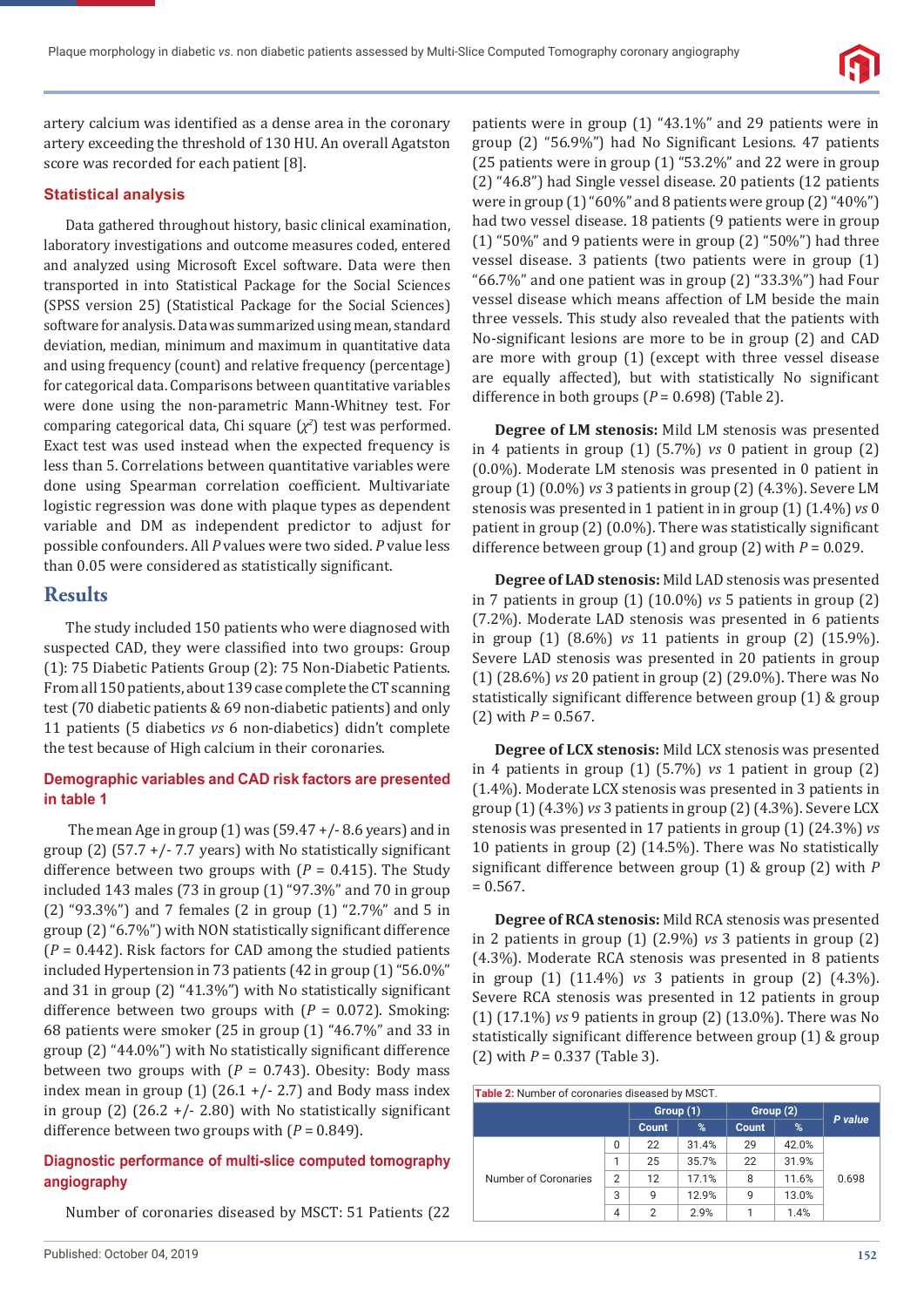

No Ca score in group (1) were in 24 patients (32.0%) *vs* 33 patients (44.0%) in group (2). Minimal Ca score (1-10) in group (1) were in 7 patients (9.3%) *vs* 3 patients (4.0%) in group (2). Mild Ca score (11-100) in group (1) were in 28 patients (37.3%) *vs* 16 patients (21.3%) in group (2). Moderate Ca score (100-400) in group (1) were in 12 patients (16.0%) *vs* 16 patients (21.3%) in group (2). Severe Ca score (>400) in group (1) were in 4 patients (5.3%) *vs* 7 patients (9.3%) in group (2). With No statistically significant difference between the two groups  $(P = 0.104)$  (Table 4).

The 150 patients that had MSCT for coronaries reveals that 45 patients (15 in group (1) "20.0%" *vs* 30 patients in group (2) "40.0%") had No plaques with statistically significant difference ( $P = 0.008$ ) in both groups. The other (105) patients had (122) plaques different in its composition which are classified as follow: Calcific plaque in group (1) 17 plaque "22.7%" *vs* 15 plaque "20.0%" in group (2) with No statistically significant difference between two groups  $(P =$ 0.690). Non-Calcific plaque in group (1) 11 plaque "14.7%" *vs* 19 plaques "25.3%" in group (2) with No statistically significant difference between two groups ( $P = 0.102$ ). Mixed plaque in group (1) 42 plaques "56.0%" *vs* 18 plaques "24.0%" in group (2) with statistically significant difference between two groups (*P* ˂ 0.001) (Table 5) (Figure 1).

The results of multivariate logistic regression analysis after adjustment for age and sex, diabetics were shown a trend toward more mixed plaque with statistically significant {odds

| Table 3: Degree of Coronaries stenosis. |          |                |       |           |       |         |  |  |
|-----------------------------------------|----------|----------------|-------|-----------|-------|---------|--|--|
|                                         |          | Group (1)      |       | Group (2) |       | P value |  |  |
|                                         |          | <b>Count</b>   | %     | Count     | %     |         |  |  |
|                                         | No       | 65             | 92.9% | 66        | 95.7% | 0.029   |  |  |
| Stenosis LM                             | Mild     | $\overline{4}$ | 5.7%  | $\Omega$  | 0.0%  |         |  |  |
|                                         | moderate | $\Omega$       | 0.0%  | 3         | 4.3%  |         |  |  |
|                                         | severe   | 1              | 1.4%  | $\Omega$  | 0.0%  |         |  |  |
| Stenosis LAD                            | No       | 37             | 52.9% | 33        | 47.8% | 0.567   |  |  |
|                                         | Mild     | 7              | 10.0% | 5         | 7.2%  |         |  |  |
|                                         | moderate | 6              | 8.6%  | 11        | 15.9% |         |  |  |
|                                         | severe   | 20             | 28.6% | 20        | 29.0% |         |  |  |
|                                         | No       | 46             | 65.7% | 55        | 79.7% | 0.229   |  |  |
|                                         | Mild     | $\overline{4}$ | 5.7%  | 1         | 1.4%  |         |  |  |
| Stenosis LCX                            | moderate | 3              | 4.3%  | 3         | 4.3%  |         |  |  |
|                                         | severe   | 17             | 24.3% | 10        | 14.5% |         |  |  |
| Stenosis RCA                            | No       | 48             | 68.6% | 54        | 78.3% | 0.337   |  |  |
|                                         | Mild     | 2              | 2.9%  | 3         | 4.3%  |         |  |  |
|                                         | moderate | 8              | 11.4% | 3         | 4.3%  |         |  |  |
|                                         | severe   | 12             | 17.1% | 9         | 13.0% |         |  |  |

LM: Left Main Artery; LAD: Left Anterior Descending Artery; LCX: Left Circumflex Artery; RCA: Right Coronary Artery

| <b>Table 4:</b> Ca score in Coronaries. |          |           |       |              |       |         |  |  |
|-----------------------------------------|----------|-----------|-------|--------------|-------|---------|--|--|
|                                         |          | Group (1) |       | Group (2)    |       | P value |  |  |
|                                         |          | Count     | %     | <b>Count</b> | %     |         |  |  |
| Ca score                                | Non      | 24        | 32.0% | 33           | 44.0% | 0.104   |  |  |
|                                         | Minimal  | 7         | 9.3%  | 3            | 4.0%  |         |  |  |
|                                         | Mild     | 28        | 37.3% | 16           | 21.3% |         |  |  |
|                                         | Moderate | 12        | 16.0% | 16           | 21.3% |         |  |  |
|                                         | Severe   | 4         | 5.3%  | 7            | 9.3%  |         |  |  |

| Table 5: comparison between types of plaques. |       |          |              |         |         |  |  |  |
|-----------------------------------------------|-------|----------|--------------|---------|---------|--|--|--|
|                                               |       | Group(1) | Group(2)     | P value |         |  |  |  |
|                                               | Count | %        | <b>Count</b> | %       |         |  |  |  |
| No plaque                                     | 15    | 20.0%    | 30           | 40.0%   | 0.008   |  |  |  |
| Calcific plaque                               | 17    | 22.7%    | 15           | 20.0%   | 0.690   |  |  |  |
| Non-Calcific plaque                           | 11    | 14.7%    | 19           | 25.3%   | 0.102   |  |  |  |
| Mixed plaque                                  | 42    | 56.0%    | 18           | 24.0%   | < 0.001 |  |  |  |



**Table 6:** Multivariable adjusted analysis demonstrating the association between diabetes mellitus and the presence of plaques according to subtypes.

|                                                                                        |                       | P value |           | 95% C.I. |              |  |  |
|----------------------------------------------------------------------------------------|-----------------------|---------|-----------|----------|--------------|--|--|
|                                                                                        |                       |         | <b>OR</b> | Lower    | <b>Upper</b> |  |  |
|                                                                                        | Calcific model 1      | 0.906   | 1.050     | 0.467    | 2.362        |  |  |
| DM                                                                                     | Calcific model 2      | 0.873   | 1.069     | 0.471    | 2.429        |  |  |
|                                                                                        | Non-calcified model 1 | 0.107   | 0.496     | 0.212    | 1.164        |  |  |
|                                                                                        | Non-calcified model 2 | 0.135   | 0.515     | 0.216    | 1.228        |  |  |
|                                                                                        | Mixed model 1         | 0.001   | 3.422     | 1.668    | 7.023        |  |  |
|                                                                                        | Mixed model 2         | 0.001   | 3.456     | 1.668    | 7.160        |  |  |
| Model 1: Adjusted for age and gender. Model 2: Adjusted for age, gender, hypertension, |                       |         |           |          |              |  |  |

smoking and hypercholesterolemia.

ratio (OR): 3.422, 95% CI 1.66-7.023, *p =* 0.001}; whereas, after adjustment for age, sex, history of hypertension, smoking, and hypercholesterolemia, patients with diabetes also shown a trend toward more mixed plaque with statistically significant (OR: 3.456, 95% CI 1.668-7.160, *P =* 0.001) (Table 6). OR: odds ratio, CI: confidence interval.

The final results that There was statistically significant difference between diabetics & non-diabetic groups in LM lesions with  $(P = 0.029)$  and also statistically significant differences in coronary atherosclerotic plaque burden and composition between diabetic and non-diabetic patients, with a higher proportion of mixed plaques, a more vulnerable form of atherosclerotic plaque, in diabetics (*P* < 0.001) otherwise No statistically significant difference between the two groups.

## **Discussion**

Atherosclerosis is a disease of the arterial wall that occurs at susceptible sites in the major conduit arteries. It is initiated by lipid retention, oxidation, and modification, which provoke chronic inflammation, ultimately causing thrombosis or stenosis. Atherosclerotic lesions can cause stenosis with potentially lethal distal ischemia or can trigger thrombotic occlusion of major conduit arteries to the heart, brain, legs, and other organs. Lesions begin in the inner lining of the arteries the intima and they progressively affect the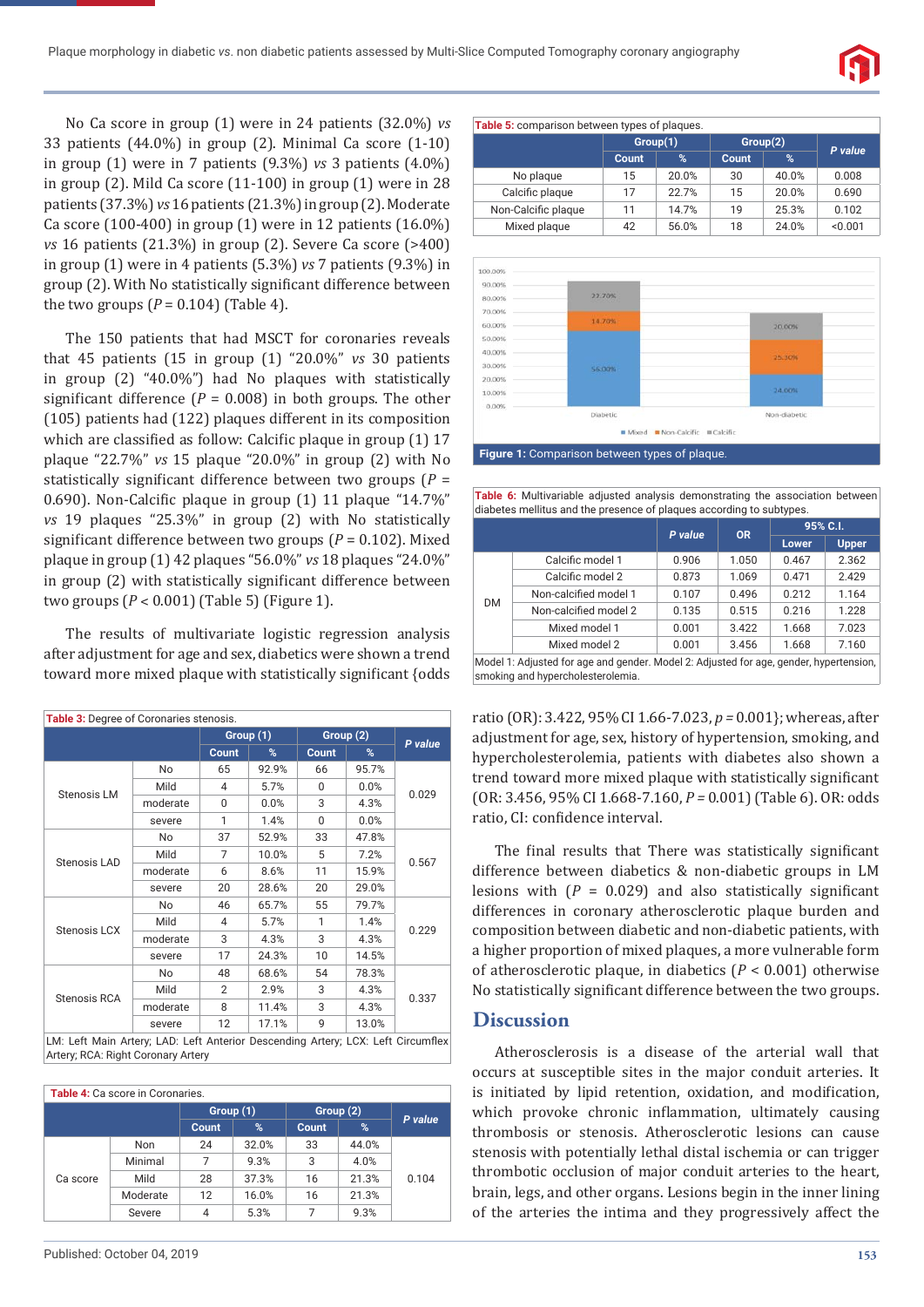

entire arterial wall, including the media and the adventitia. Atherosclerosis has been a human disease for 3,500 years; it occurred in Egyptian mummies and showed the same pathologic features that are observed in modern times [9]. Endothelial function is attenuated in both type 1 and type 2 diabetes mellitus. Even short exposure to high glucose concentrations is sufficient to reduce NO bioavailability and endothelial dependent vasodilation [10]. Atherosclerosis is a disease of large and medium-sized arteries, characterized by endothelial dysfunction, vascular inflammation and the accumulation of modified lipid, inflammatory cells and cell debris in 'plaques' within the vascular wall. Plaques are usually found only at specific sites in the vasculature, such as curvatures and bifurcations, characterized by non-laminar (turbulent) flow and reduced shear stress. In these regions endothelial cells undergo endoplasmic reticulum stress with decreased athero-protective NO and increased superoxide production. This results in an increase in endothelial cell turnover, permeability and lipid accumulation in the subendothelial space [11]. Like intravascular ultrasound, MSCT is able to demonstrate pathology in the wall of the artery, and not just define obstruction of the lumen. In this manner, MSCT can often give a more total view of coronary pathology, including evaluation of the lumen the amount of soft, fatty plaque, and calcified plaque burden in the coronary vasculature [12]. The use of CCTA has been generally endorsed only for symptomatic low to-intermediate-risk patients by professional societal guidance documents [13]. Contrast-enhanced high-resolution computed tomography (CT) scans of the coronary arteries allow the evaluation not only of the degree of coronary stenosis, but also coronary plaque classification, coronary calcium scoring and epicardial fat volume evaluation [14]. Therefore, a high calcium score level was regarded as a surrogate marker for increased cardiovascular risk and events [15,16]. However, it is unclear how well the presence and amount of calcium can predict coronary events in various patient populations with different cardiovascular risk factors, such as diabetes.

The aim of this study was to evaluate the prevalence, extent and severity of disease regarding obstructive lesions and extent of atheromatous plaques throughout coronary segments, which suggests for development of CAD in this population by MSCT.

Results of the present study demonstrated an importance of diabetes for the detection of CAD severity and risk, and suggest the potential benefit of CAD evaluation in diabetic individuals. There are extensive evidences suggesting that autonomic dysfunction is associated with silent myocardial ischemia in diabetic patients, a finding that may mask clinical symptoms associated with the increased CAD extent and severity making screening of asymptomatic patients with long diabetes duration necessary [17].

In the present study, there was statistically significant

difference between diabetics & non-diabetic groups (*P* = 0.029) in the prevalence of left main trunk and also The proportion of mixed plaques seen using MSCT angiography was larger in patients with diabetes when compared with patients without diabetes  $(P > 0.001)$ . The results of multivariate logistic regression analysis after adjustment for age and sex, diabetics were shown a trend toward more mixed plaque with statistically significant {odds ratio (OR): 3.422, 95% CI 1.66-7.023, *P =* 0.001}; whereas, after adjustment for age, sex, history of hypertension, smoking, and hypercholesterolemia, patients with diabetes also shown a trend toward more mixed plaque with statistically significant (OR:  $3.456$ ,  $95\%$  CI  $1.668$ -7.160, *P =* 0.001) [18]. Study agreed with the present study in which 416 symptomatic type 2 diabetic patients who had intermediate to high pre-test probability of obstructive CAD were enrolled in. this Study showed that diabetic patients had a higher proportion of coronary segments with mixed plaques compared with non-diabetic patients (1.67 ± 2.01 *vs*. 1.23 ± 1.61, *P =* 0.05) using MSCT angiography.

According to the study done by exploring invasive coronary plaque characterization on gray-scale IVUS in 654 patients, of which 128 had diabetes [19]. They reported a significantly larger plaque burden in diabetic patients. Increased plaque extent on MSCT angiography, as well as gray-scale IVUS, might explain a higher event rate in diabetic patients compared with non-diabetics.

 Another study agreed with our study consist of 452 patients in the study. Only 92 patients who underwent both MSCT angiography and conventional coronary angiography, the patients who underwent invasive coronary angiography were evaluated for the presence and type of atherosclerotic plaque and severity of luminal narrowing [20]. The result revealed that Diabetic patients had more mixed plaque compared with non-diabetic patients When assessed according to types of coronary plaque (50% *vs*. 25.6%, *P =* 0.024).

 Study disagreed with our study in total, 328 patients (254 men, mean age  $56 \pm 8$  years), 42 with diabetes (type 2) and 286 without diabetes, were included in the study [21]. In diabetic patients, 231 coronary segments with atherosclerotic changes were observed: 27 (12%) were calcified plaques, 48 (21%) soft plaques, and 156 (67%) mixed plaques. In nondiabetic patients, coronary segments with plaques were found in 812 segments, of which 151 (19%) were calcified plaques, 261 (32%) were soft plaques, and 400 (49%) were mixed plaques. No differences in plaque composition between asymptomatic diabetic patients and nondiabetic patients were observed (*P* > 0.05), but this study is differing from our study in first, our patients were complaining or having symptoms in this study were asymptomatic, second the number of patients participating in the study in the two groups are equally in number in this study was (42 diabetics *vs* 286 nondiabetic patients).